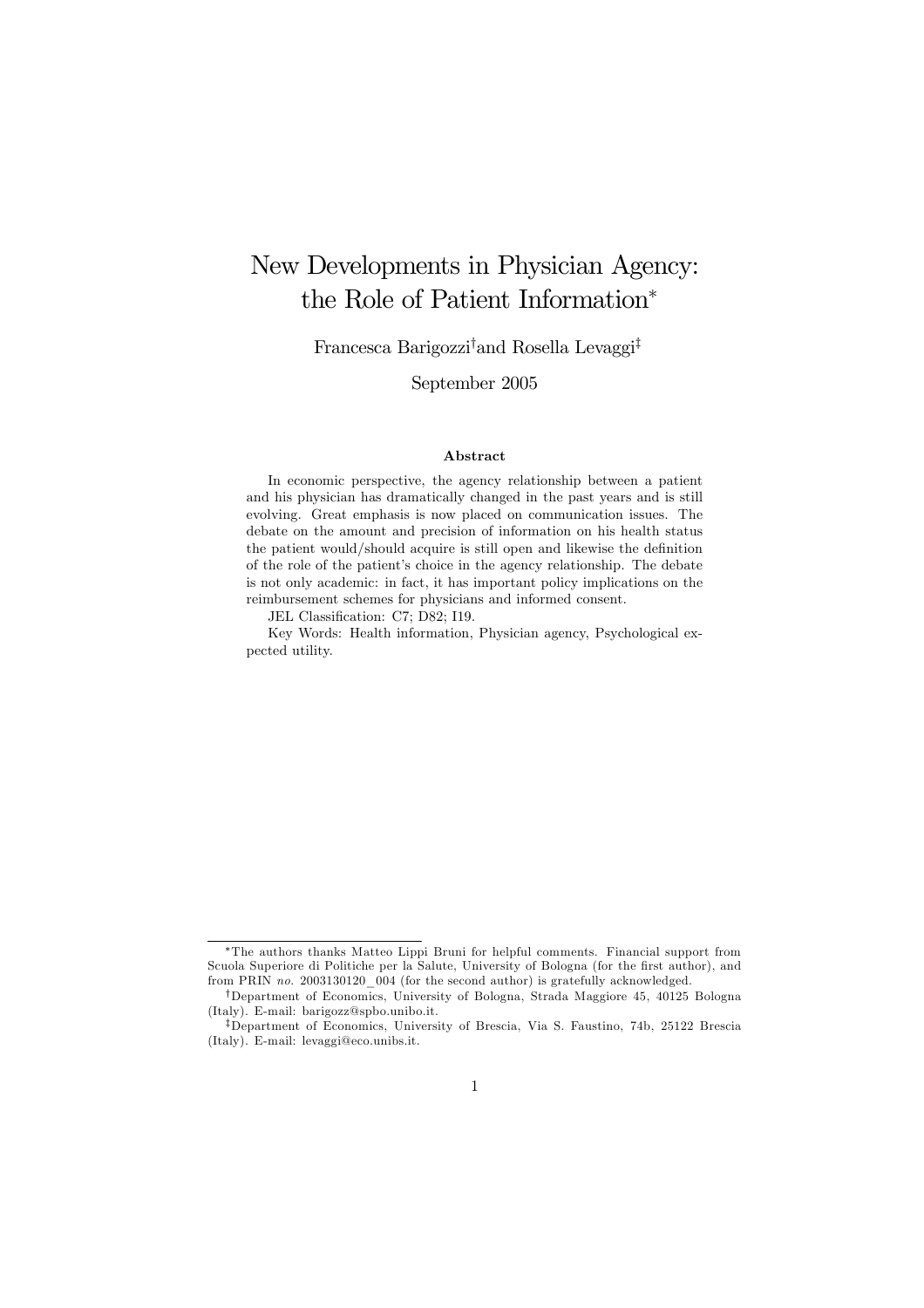### 1 Introduction

The theory that studies patient behaviour and the agency relationship with the patient's physician has undergone several important changes over time.

Firstly, the literature on Health Economics has moved from the old perspective, where the patient was passively accepting doctors' advice and treatment, to an approach characterised by strategic interaction between patient and physician. In the agency relationship the physician's informational advantage makes him able to influence the medical services used by the patient. However, while in the standard agency the physician's activity is (at least partially) characterised by opportunistic behaviours motivated by financial self-interest, in the new perspective the physician is benevolent but cannot commit either to not revealing the truth or to reporting information truthfully to his patient. As will be discussed, this leads to credibility problems. The crucial ingredient of the latter approach is that the patient experiences anticipatory feelings and his fears and hopes are of central concern to health professionals. As a consequence, in the following, we will call it emotional agency<sup>1</sup>.

This evolution over time has interesting features and suggests important policy considerations. As will be discussed, two relevant issues are the patient's information on his health condition and the degree of the physician's altruism.

The emotional agency approach is motivated by a growing literature on behavioural medicine (see for example the Cambridge Handbook edited by Baum et al. 1997), showing that one of the consequences of stress and anxiety associated with medical procedures or uncertain health outcomes is that patients often exhibit choices of health information that may seem anomalous. For example, since information can raise anxiety, the patient may prefer not to be informed about health matters. Translated into economic language, a consequence of the patient's fears of bad news about his health conditions is that he may 'rationally' postpone the resolution of uncertainty (deciding to stay ignorant) even though such uncertainty implies taking less efficient actions (see Koszegi 2003).

The aim of this survey is to discuss the role of health information in the different approaches used to analyse patient-physician strategic interaction. In particular, while in the standard agency literature information is beneficial since it can be used by the patient to mitigate the physician's opportunistic behaviour, in the emerging view physicians are completely benevolent and information is detrimental to anxious patients. In this respect and considering patients' empowerment, while the central role of the patient in the agency relationship is not doubted, both the strategic choice of the patient as regards the level of information learning on his health status and the transmission of information from the physician to the patient are open issues.

Taking into account anxiety and anticipatory feelings adds an important new element to the patient-physician relationship and leads to some important policy implications as regards the design of contracts for providing health care, and the nature and contents of informed consent.

<sup>&</sup>lt;sup>1</sup>This is the title of a recent paper by Botond Koszegi (see Koszegi 2005).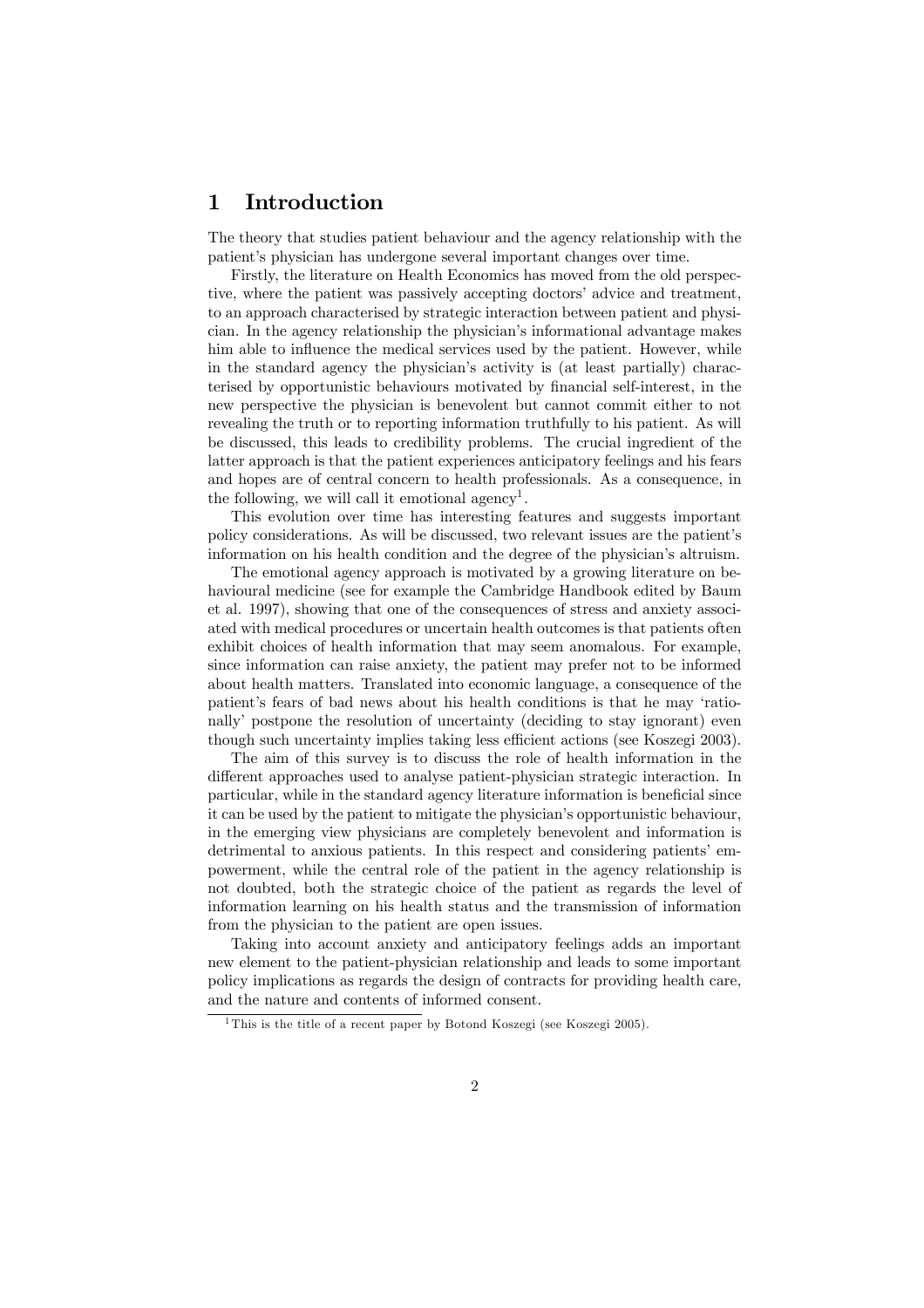### 2 Standard physician agency

#### The old view

The literature studying the demand for health care had initially assumed that the patient played no role in the decision on the type and the amount of health care to be consumed. At the very beginning, the patient was considered an 'irrational' economic agent since he was not able to translate his perceived need for health improvement into a demand for health care, even when correctly informed. Thus, any decision regarding patient health was delegated to the physician and the patient-doctor relationship was characterised by paternalism (and, more generally, government paternalism represented one of the most important motivations for public provision of health care, see Musgrave 1959).

Subsequently, in what we call the old view of the agency relationship, the physician, being a perfect agent for the patient, chooses exactly the decisions the patient would have taken had he had the same level of information (Feldstein 1970, Phelps 1992). Here, delegation to the physician is indeed optimal and efficient since the latter is completely benevolent, perfectly informed about health matters and takes decisions for the patient only in his best interest. The patient has no reason to search for information, his best option is to go and see his physician and follow the prescribed treatment.

This view was justified on several grounds: in the case of paternalism the patient could not be involved in treatment choice given his inability to process health information and medical matters. In the case of perfect agency, medical ethics make doctors prescribe only appropriate treatments (Shackley and Ryan 1994). What is relevant in the perspective that we adopt here is that, in both situations, patient information is completely useless.

#### Standard agency

The old view shows a number of drawbacks, the most important being that it does not take into account the physician's market power. In particular, the physician has important informational advantages making opportunistic behaviours possible. His superior knowledge concerns the patient's medical conditions, the available treatments and their possible effects. Moreover, the physician's actions are often not observable by the patient and quality of services received is sometimes not verifiable, even ex-post. Whenever his objective function is not perfectly aligned with that of the patient, the physician can use his informational advantage to provide low effort in order to decrease his disutility costs (Ma and McGuire 1997), or to provide over-treatment in order to increase the remuneration of his work (Evans 1974, Farley 1986, Mooney and Ryan 1993, DeJaegher and Jeger 2000 and 2001, McGuire 2000). The theoretical and empirical literature has extensively studied the latter problem (usually defined as 'demand inducement') which produces an increase in the price and volume of health care and, finally, a decrease in the appropriateness of health care and patients' satisfaction.

A definite test for the theory of demand inducement has never been formulated; nevertheless health economists have definitely recognised that physicians are experts with a specific utility function characterised by some level (not ob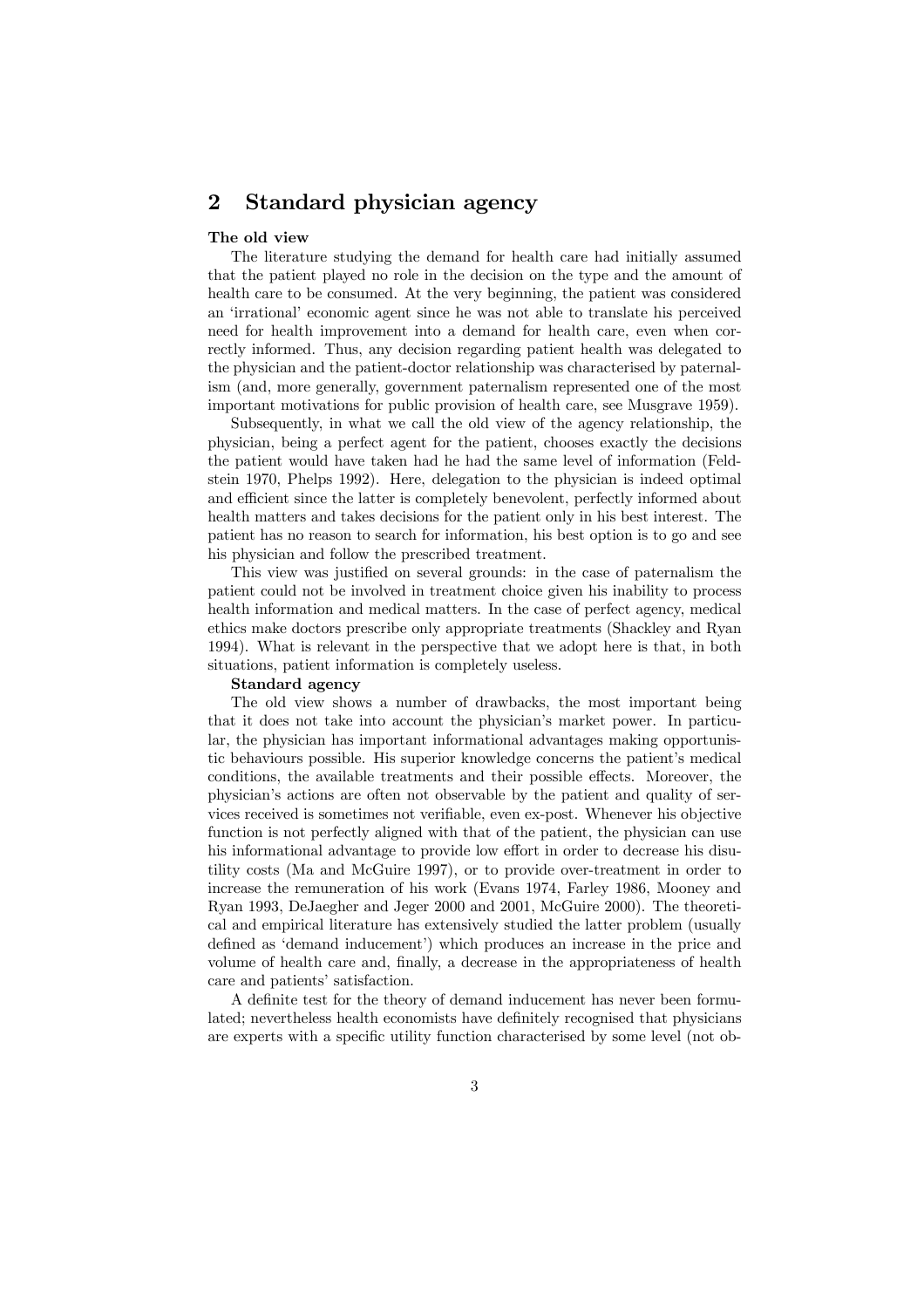servable and heterogeneous) of altruism towards patients. In line with standard results in Incentives Theory (see for example Wolinsky 1993), raising competition between health professionals has been indicated as a way to increase both quality of care and physician effort. In Gravelle (1999) and Levaggi and Rochaix (2003) patients' choice of GP makes health professionals compete for patients so that physicians' market power is reduced. Considering health professionals' reimbursement, a standard result is that fee-for-services encourages overtreatment provision, while capitation payments and cost-sharing between physicians and health insurers are appropriate measures to promote cost-containment from the supply side of health systems. In particular, optimal reimbursement schemes that might avoid demand inducement are analysed in McGuire (2000), Scott (2000), Levaggi and Rochaix (2003), Bardey and Lesur (2004). In some papers, both the remuneration system and the access to primary and secondary care are used to provide physicians with the appropriate incentives (Jelovac 2001, Malcomson 2004, Garcia Marinoso and Jelovac 2003).

What is more relevant for the purpose of our survey is the role of patient's health information in the agency relationship. In the last decades people's attitude towards health information has dramatically changed. This phenomenon is the result of several factors, probably the most important being that average health literacy has significantly grown and that people now have easy access to several sources of health information<sup>2</sup>. In the eighties a strand of the literature developed the idea that the patient can obtain health information and use it to decrease, to some extent, the physician's informational advantage. Pauly and Sutterwaithe (1981) empirically analyse the relationship between reputation, patients' information and fees charged by the physicians. In Dranove (1988) patients learn about the physician's past behaviours and are more likely to refuse the physician's recommendation when the physician has the reputation of not being accurate. In other words, physicians' attention to reputation positively affects the price of their services and mitigates the incentives to overprescribe treatment. Rochaix (1989) provides an interesting example of how patient information may affect the agency relationship. In her model, before asking for a physician's advice, the patient looks for information to reduce the uncertainty on the appropriate treatment: the patient evaluates the cost and benefits of searching for information and plays an active role in improving the appropriate use of medical resources. In fact, when he sees the doctor, the patient does not reveal his information to him and accepts the diagnosis and the treatment proposed only if the latter is compatible with the information previously obtained. This obliges the physician to act more in the interest of the patient.<sup>3</sup>

Calcott (1999) and De Jaegher and Jeger (2001) follow a different approach in investigating supply-induced demand. Both models use a cheap talk sig-

<sup>&</sup>lt;sup>2</sup>Even if the Internet was still not available in the eighties, the other media were increasingly aware of health-related matters. People also often relied on the information obtained from friends and relatives. See the HSC Household Survey (2001) for a description of the evolution in the use of sources of health information alternative to health professionals.

<sup>3</sup> See Levaggi and Rochaix (2003) for a review of the models which have emphasised the patient's role in the consumption of health care.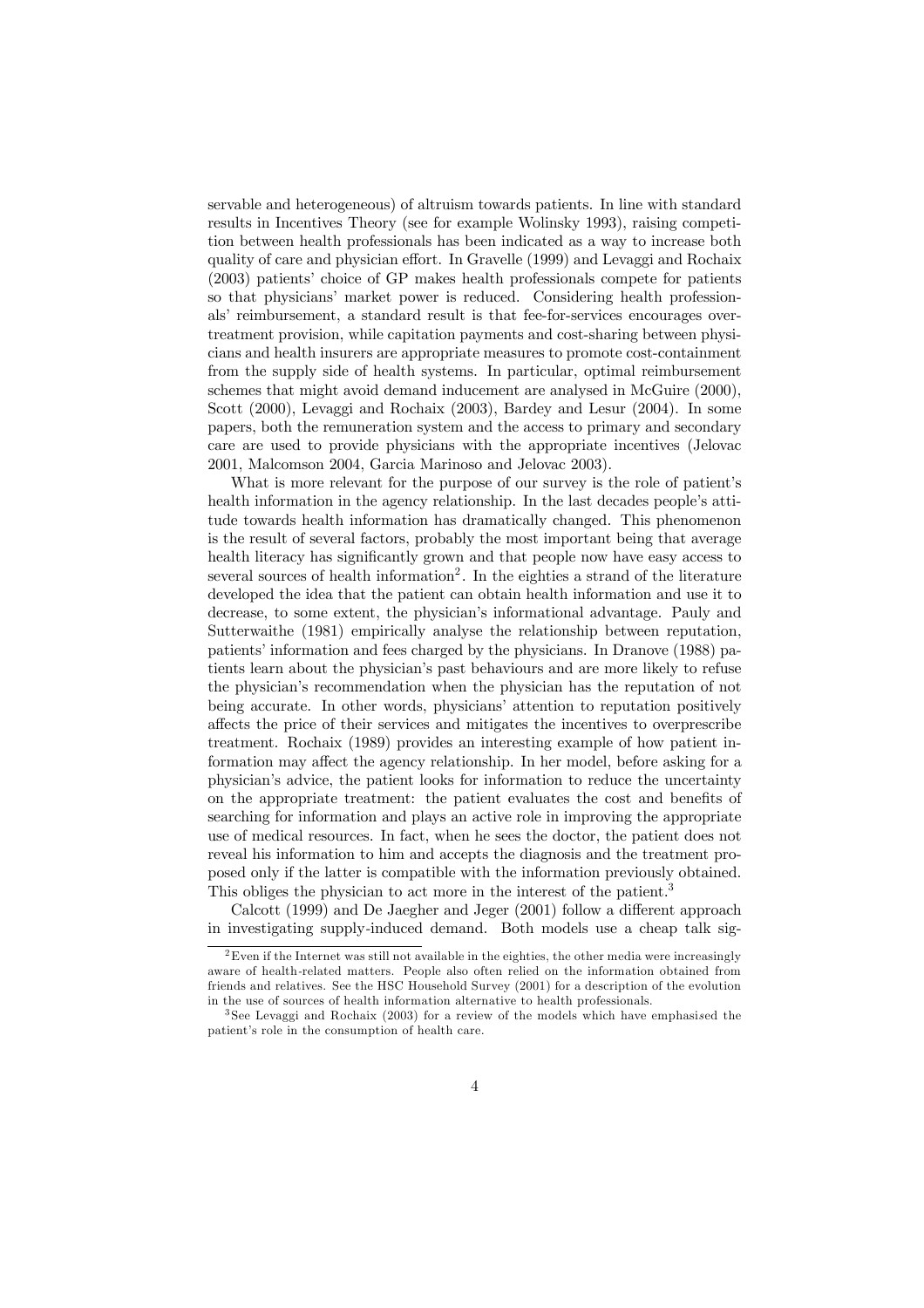nalling game where the physician has incentives to provide the wrong diagnosis to induce the patient to choose the most expensive treatment. Interestingly, De Jaegher and Jeger (2001) show that such a model is appropriate to analyse induced demand when health services take the form of 'credence goods': the patient is unable to observe how treatment contributed to his utility even after consumption. By interpreting induced demand as a problem of strategic communication transmission, this model makes the link among health economics on physician behaviour, the signalling literature and the one on expert services.

Other authors have focused on the flow of information from the physician to the patient and on the role played by the latter in the final decision concerning treatment options. Gafni et al. (1998) and (1999) suggest that the patient has to receive from the physician all the information necessary to make appropriate decisions about his treatment. This provides better results in terms of health outcome and cost containment (Stewart 1995; Stewart et al. 2000; Britten 2004). A more involved patient, in fact, feels that his physician cares for his health, complies more easily with prescriptions and increases the probability of a positive outcome.

However the real interaction between patient and physician appears richer and more complex than the above- mentioned literature has shown. In particular, in the strategical interaction between patient and physician, is information always beneficial to patients? How can the process of patient information learning be described? Does the communication between physician and patient raise credibility issues?

### 3 Emotional agency

The most recent literature focuses on patient attitude to information and on communication. This new view introduces a crucial element: health information is associated with anticipatory and emotional feelings neglected so far. In particular, the usual conjecture that more information is always preferred to less might not be valid in this context, at least not for all patients. In particular, a personal attitude towards health information exists, which depends on the ability to manage anxiety, i.e. the natural fear of receiving bad news. As Behavioural Medicine has shown, anxiety can lead to apparently anomalous behaviours in information gathering: anxious patients may avoid going to see their doctor or obtaining easily available information about their health. This can be explained considering that actions are affected by anticipatory feelings and that choices are often aimed at lowering our level of anxiety.

The Psychological Expected Utility model proposed by Caplin and Leahy (2001) extends expected utility theory in order to explain how anticipatory feelings influence decision makers<sup>4</sup>. According to such a framework, the standard model of choice under uncertainty must be enriched by adding beliefs to the description of consequences, in order to capture anticipatory feelings such as

<sup>&</sup>lt;sup>4</sup>In particular the authors provide an example from portfolio theory to illustrate the potential impact of anticipation on investment decisions and asset prices.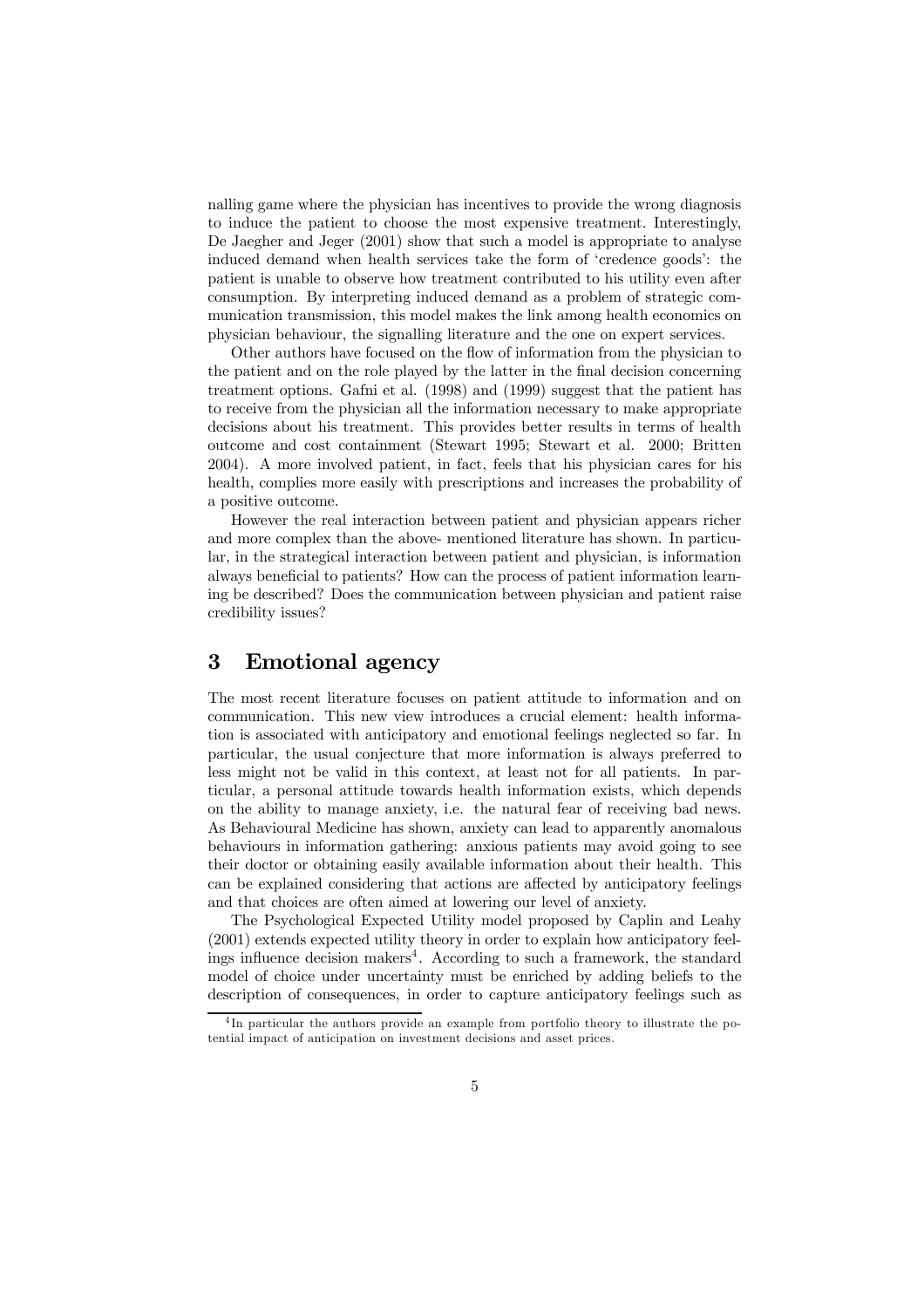anxiety or hopefulness. Utility depends not only on physical utility but also on the anticipation of such physical utility. Thus, people perceive an emotional utility which is directly affected by beliefs about future outcomes. Since people derive utility directly from their beliefs, they must consider how the information they gather will affect those beliefs. This implies that information choices are also motivated by anticipatory feelings.

In the case of patients and health information the problem of anxiety related to future health outcomes is particularly relevant. It has been observed that attitude towards information is not uniform: some patients prefer to learn their health conditions, even if this means receiving bad news (early resolvers) while others, the more anxious, prefer to stay ignorant (late resolvers).<sup>5</sup> Kozsegi (2003) shows that, if the patient is sufficiently anxious (i.e. information-averse), the choice of staying ignorant can be optimal even though it implies damage deriving from inefficient actions. In other words, since information-averse patients dislike bad news more than they like good news, they might choose to get a treatment based on their priors about future health rather than one based on the observation of their true health status.<sup>6</sup>

Some recent studies<sup>7</sup> show that physicians express difficulty in revealing sensitive information to their patients. In particular, doctors take their patients' emotions into account and, more importantly, their recommendations and communication are affected (and even 'distorted') in response to them. In this respect, feelings add an important dimension of complexity to the doctor-patient interaction; two recent papers, Caplin and Leahy (2004) and Kozsegi (2005), investigate this issue.

Caplin and Leahy (2004) analyse a show-and-tell game where the patient, who is facing an impending operation, has private information on his type: he can be either an early or a late resolver patient. When the patient is an early resolver he is characterised by preference for early resolution of uncertainty concerning his operation; when he is a late resolver he prefers late resolution of uncertainty. The patient decides whether to reveal his type to the physician or not. The physician observes what type of operation the patient needs: the operation can be characterised either by low or high risk. When the operation is low risk the preferred outcome  $\alpha$  is more likely than the worst one  $\beta$ , whereas when the operation is high risk the opposite holds. Once the message has been received by the patient (who can show or not show his type), the physician must decide whether to tell the patient which operation he needs. The physician is entirely empathetic, that is he derives utility only from his beliefs in the patient's welfare. Both patient and physician can certifiably communicate their private information.8

<sup>&</sup>lt;sup>5</sup> See Roth and Cohen (1986).

 $6$ In the same vein, Barigozzi and Levaggi (2005) show that anxiety can explain the search for health information on the Internet, a far less informative channel than a visit to a physician or a medical test. The intuition is that partial information learning allows late resolver patients to trade-off the anxiety cost of information with the benefits in terms of more accurate actions.

<sup>7</sup> See Ptacek and Eberhardt (1996), Christakis (1999) and the last section in Kozsegi (2004).

<sup>8</sup> Since the payoffs in the show-and-tell game depend on beliefs about other players' strate-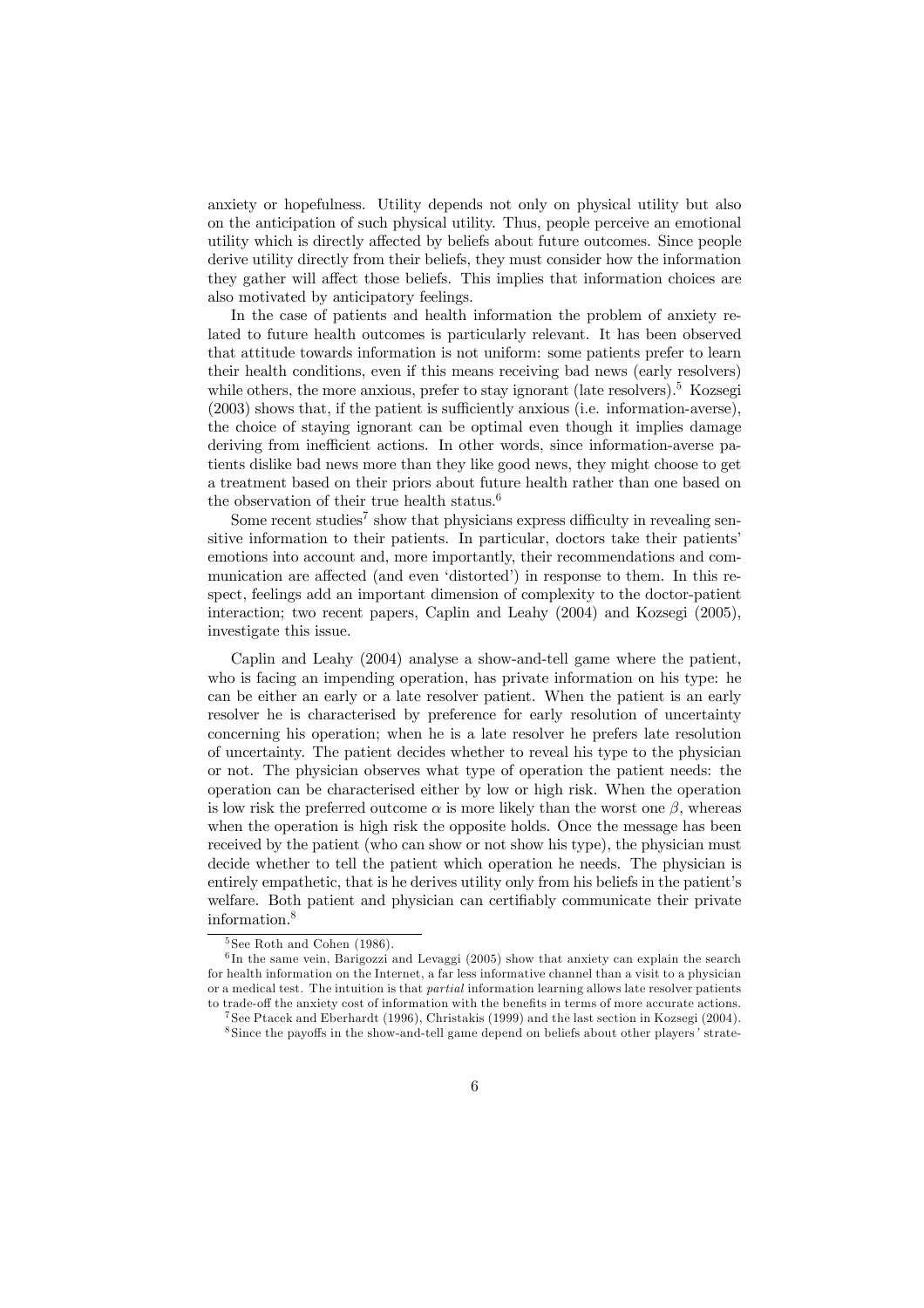The patient experiences utility in two periods, both occurring after the play of the show-and-tell game. In the first period, before the operation takes place, since the patient anticipates the operation, he experiences feelings of anxiety which depend on the information that he has (possibly) received from the doctor. The second period corresponds to the operation itself and utility is the same for the early and the late resolver patient (with  $U_2(\alpha) \geq U_2(\beta) = 0$ ): both calculate expected utility using posterior beliefs. Assuming that the patient's prior concerning the low-risk operation is  $1/2$ , and letting  $p_1$  denote the posterior probability that the patient attaches to the low-risk operation, a late resolver patient's whole utility is:

$$
V^{L}(p_{1}) = ap_{1} - b\left(p_{1} - \frac{1}{2}\right)^{2} + p_{1}U_{2}(\alpha)
$$

while an early resolver patient has preferences:

$$
V^{E}(p_{1}) = ap_{1} + b\left(p_{1} - \frac{1}{2}\right)^{2} + p_{1}U_{2}(\alpha)
$$

The first two terms in the utility functions describe anticipatory utility.  $ap_1$  $(a > 0)$  represents pessimistic beliefs lowering the level of anticipatory utility. The parameter b reflects the impact of pure uncertainty on anxiety. Note that the late resolver's utility is convex whereas the early resolver's one is concave in  $p_1$ . Thus information learning, leading to more precise expectations about future outcomes  $(p_1 \neq 1/2)$ , makes a late resolver patient worse off, at least when news is sufficiently bad.

The physician is perfectly empathetic and observes the true probability of the operation type. Letting  $p_d$  be the true probability that the operation is low risk, when facing a late resolver patient, the doctor's preferences are:

$$
V_d^L(p_1|p_d) = ap_1 - b\left(p_1 - \frac{1}{2}\right)^2 + p_d U_2(\alpha)
$$
 (1)

Thus, the physician evaluates the patient's anticipatory utility (the first two terms in 1) exactly as the patient does, but he evaluates the patient's expected physical utility using the true probability  $p_d$ , while the patient uses beliefs  $p_1$ .

The physician would act in the patient's best interest only if he could discriminate among patients. To early resolvers, he would offer the truth about the operation. To those that are information-averse, he would say nothing. This ideal solution, however, clashes with the fact that, if the news to be released to a late resolver is good, keeping this piece of information away from him reduces the patient's utility (this is a consequence of the term  $ap_1$  in the utility functions). The benevolent physician would have to inform the patient in this case. The patient anticipates that the physician would transmit only good news, with the result that, when the doctor does not reveal anything, his behaviour

gies, the authors apply the psychological game model of Geanakoplos et al. (1989).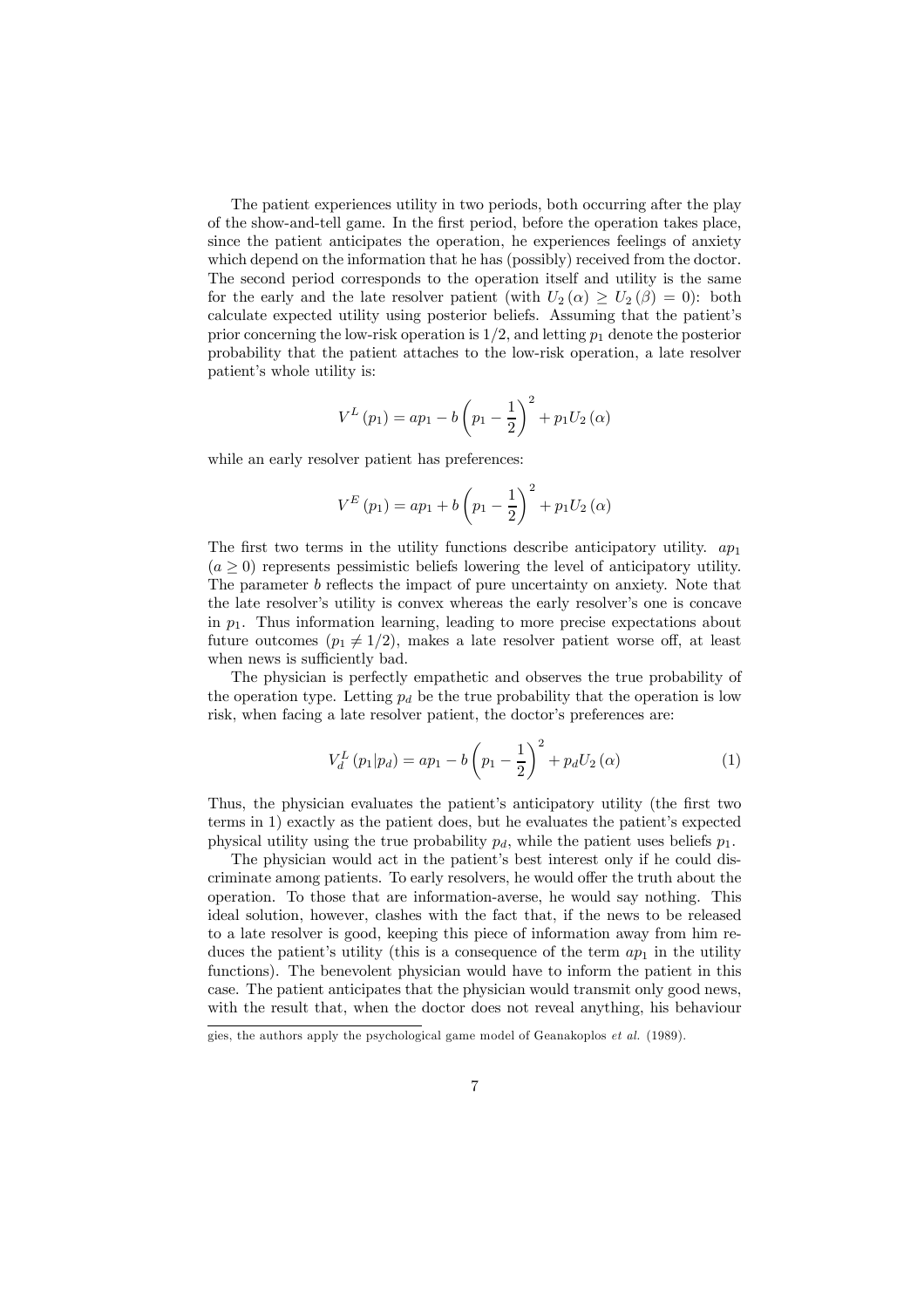is interpreted as bad news. This is called the 'no news is bad news' effect. To avoid this credibility problem, the physician will always inform the patient: in equilibrium the doctor reveals all the information to both patient types.

Caplin and Leahy (2004) present a theory of communication with emotionally relevant certifiable information and no choice of action. Kozsegi (2005) extends the previous setting to a situation where the patient's information has decision-making value: the patient's choice of treatment is taken into account. In particular, firstly the doctor privately (and probabilistically) observes a diagnosis which affects the optimal treatment. Secondly, the physician sends a message to the patient, who chooses one of two treatments.<sup>9</sup> The physician is completely benevolent and the patient's utility depends both on future health outcomes and anticipatory feeling. The author analyses both the model where the doctor can certifiably convey the diagnosis to the patient (as in Caplin and Leahy 2004), and the model where information is not verifiable.<sup>10</sup>

Patient utility is adapted from Caplin and Leahy (2001, 2004) such that cheap talk communication is allowed and an action is taken by the patient. In particular, if we consider again the two possible states of nature  $\alpha$  and  $\beta$  and the posterior belief  $p_1$ , the first period emotional utility takes the form:

$$
u\left(p_1h\left(\alpha,t\right) + (1-p_1)h\left(\beta,t\right)\right)
$$

where  $u(\cdot)$  is a von Neumann-Morgenstern utility function and t is the action (treatment). As before, when the patient is a late resolver  $u(\cdot)$  is concave in  $p_1$ and, *given a certain action t*, the patient prefers to stay ignorant. The opposite holds when the patient is an early resolver. When  $u(\cdot)$  is linear, the patient is neutral with respect to information. The function  $h(\cdot, \cdot)$  represents second period utility which is affected both by the state of nature realised in the first period and by the action t taken in the first period as well. Note that here  $a=0.$ 

When the physician cannot certifiably communicate the diagnosis  $s = \alpha, \beta$ , the author shows that essentially the only way to transmit information is through treatment recommendations.<sup>11</sup> Moreover, to make the patient feel better, the physician will distort treatment recommendation towards the treatment that is optimal when the diagnosis is good. Since the patient anticipates the doctor's incentives to provide optimistic information through wrong treatment recommendation, indeed he feels worse. In fact, wrong treatment choice makes expected outcome decrease, and the anticipation of such future low health outcomes increases the patient's anxiety. As Koszegi (2004, page 3) observes: 'Fears have a self-defeating aspect'. Moreover, the greater the importance of emotions in

<sup>&</sup>lt;sup>9</sup>The model also allows consideration of the case in which the treatment choice is directly taken by the doctor.

 $10$ The author uses a different solution concept from Caplin and Leahy's (2004): the concept of 'emotional perfect Bayesian equilibrium', where the standard notion of perfect Bayesian equilibrium is appropriately modified for games with emotions.

<sup>&</sup>lt;sup>11</sup> In this specific case the model presents some similarities with De Jaegher and Jeger  $(2001)$ . In fact, in both papers the communication game between the physician and his patient is analysed as a cheap talk model.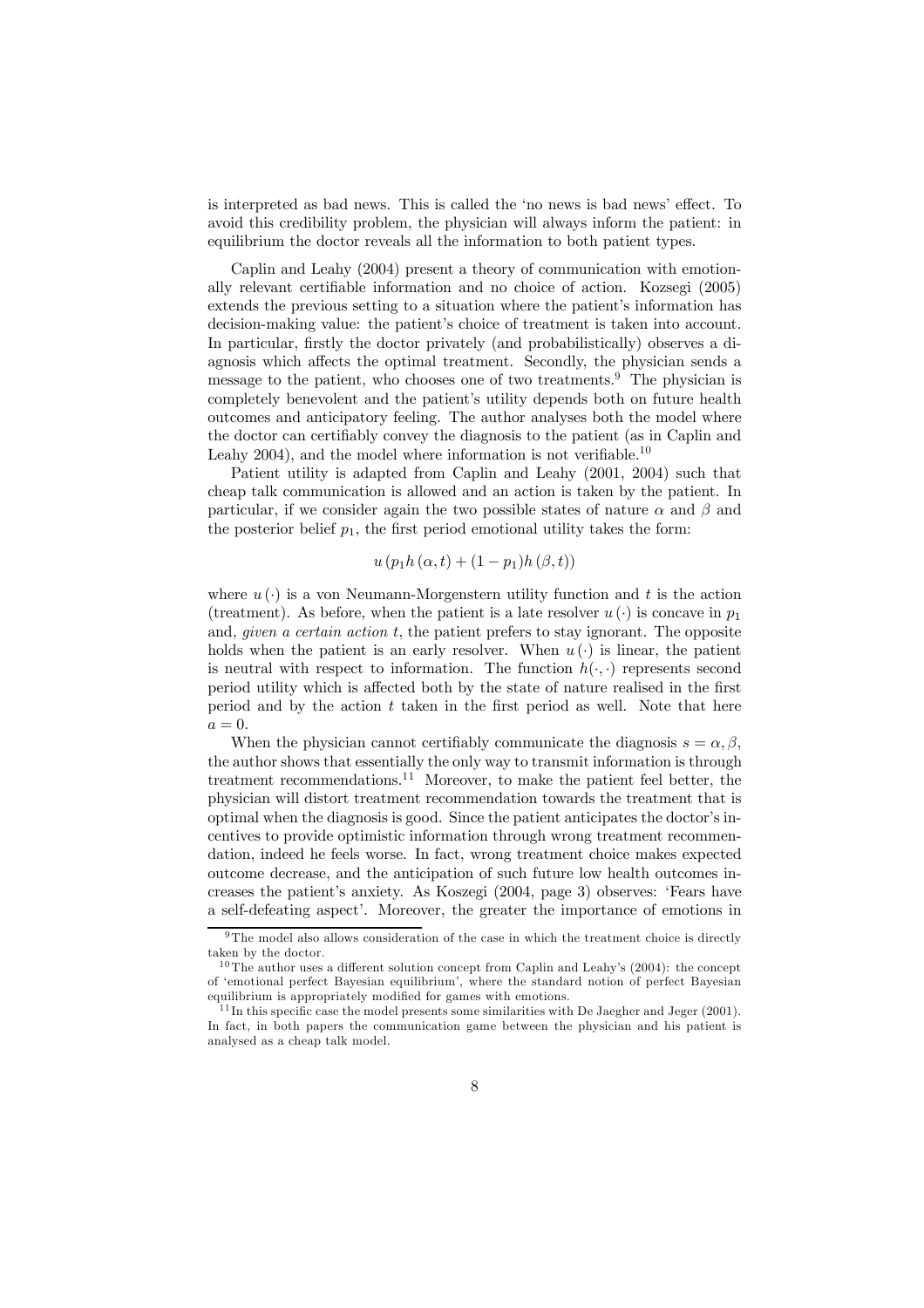the patient's utility, the less useful (because more distorted) the doctor's recommendations are and, therefore, the lower the average physical and anticipatory utility. Thus, the model shows that because of emotions, the doctor and the patient are not able to reach the common objective of maximising the patient's expected utility.

In the model where the doctor can certifiably reveal the diagnosis and without considering treatment options, the author generalises the full disclosure result of Caplin and Leahy (2004): if the probability of observing a diagnosis is less than one, the physician communicates to the patient only good news and pretends not to have the diagnosis when news is bad. When the patient asks another doctor for a second opinion, the second physician discloses more bad news than the first one. This happens because the patient interprets two 'no diagnosis' communications more negatively than just the first one. As a result, the patient learns bad diagnosis more slowly (only after two medical opinions) than good diagnosis. Moreover, as regards patients with heterogeneous attitudes towards information, results show that, with two doctors, late resolver patients receive more information from the first physician than early resolver ones. Introducing the diagnosis in the model with certifiable information, the author shows that a possible equilibrium is the following: the doctor discloses good news and very bad news but not the news in between. The intuition is that, when the diagnosis is very bad, the physician must tell the patient the truth to prevent him from choosing too inaccurate treatment.

To summarise, both models show that, when the patient is characterised by anticipatory feelings and the physician maximizes patient utility, the latter is not able to disclose information in the patient's best interest. The patient anticipates that the physician cares about both his emotions and his physical health, moreover he knows that the doctor is ready to hide (or even distort) information to make him feel better. Thus, credibility problems arise. This is an important conclusion contrasting with the previous literature where patient welfare always improved if the physician was acting in the patient's interest.

In the models with certifiable information the 'no news is bad news' result derives from the physician's inability to commit to the ex ante optimal strategy, i.e. not to provide information to the late resolver type, even when such information is represented by good news. However, as Caplin and Leahy (2004, page 501) observe, the commitment problem could be solved only if the provision of information were left to an effectively neutral 'mechanism designer': "information [must be] kept out of the hands of empathic caregivers". In the same vein, when information is not certifiable, welfare could increase "by decreasing or eliminating the agent's discretion in choosing her recommendation or action" (Kozsegi 2005, page 20). However, even if some professional norms and guidelines could have a partial commitment role, they are unable to control for all the different situations that may characterise the communication stage.

As Kozsegi (2004) shows, in the case of non-verifiable information, the communication problem between the physician and his patient can be mitigated if the patient does not know the general properties of his medical conditions. In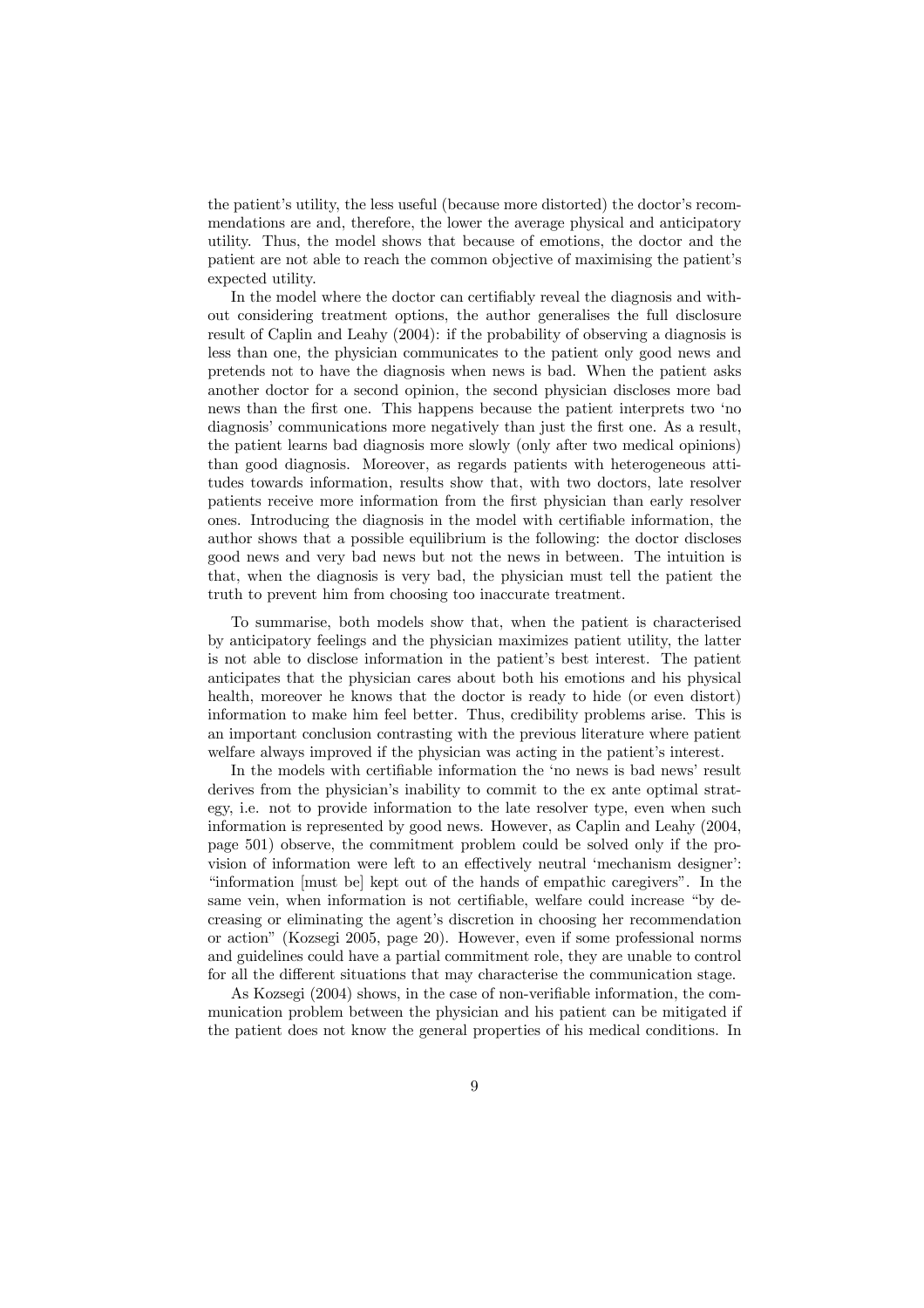fact, if the patient is 'not educated', he is not able to infer a diagnosis from the doctor's recommendation and his anticipatory feelings are not affected by the treatment proposed by the doctor. However, when health education improves the patient's ability to diagnose himself, the distortion in patient's recommendation decreases as well as the communication problems because the patient's priors are less dispersed. A final interesting observation is that, since early information alleviates later communication problems, disclosure of partial information seems beneficial.<sup>12</sup>

### 4 Policy implications

According to the standard view, the patient wants to be informed about his health status and treated if ill. The physician should deliver information and treatment using the most cost-effective techniques. The right system of remuneration for health professionals is the one which assures that the physician is provided with good incentives to make a diagnosis and to recommend the appropriate treatment at the lowest cost. In particular, concerning diagnosis provision, only strictly necessary checks and medical tests should be prescribed. As was mentioned in section 2, the level of efficiency in health provision might improve by increasing patient health information from sources other than his physician and by raising competition among health professionals such that patients choose their doctor taking into account his reputation. Thus, health care systems should allow patients to choose the physician and the treatment that best fit the patient's preferences. In turn patients' choice is meaningful only if patients are sufficiently informed both about physicians' quality and medical issues.

The new perspective based on the Psychological Expected Utility model adds a new dimension to this picture, namely anxiety about future health status and fear of bad news. When the patient approaches a physician, because of the emotional component of his utility, he wants to be reassured about future health and, when news is bad, he needs time and assistance to cope with his disease: the timing of information disclosure seems particularly important. Only after this emotional process has been completed is the patient ready to be treated. This suggests that physicians provide two extremely different medical services: advice (i.e. the communication of a diagnosis) and treatment. As far as the provision of the diagnosis is concerned, more time than what is strictly necessary to transmit information might be needed to enable the patient to cope with his health problems. Moreover, in this specific phase, defining demand inducement is quite difficult: the patient might emotionally benefit from a medical test that, from a strictly medical point of view, is not necessary. Since the patient's emotions affect his physical health, the policy-maker should not exclusively reason in budgetary terms when designing the optimal payment scheme for physicians, at

 $12$ This is in the spirit of Caplin and Eliaz (2003) who argue that the spread of AIDS could be reduced by reducing the anxiety associated with testing for the disease. Thus, the authors suggest making the positive result of the test less informative.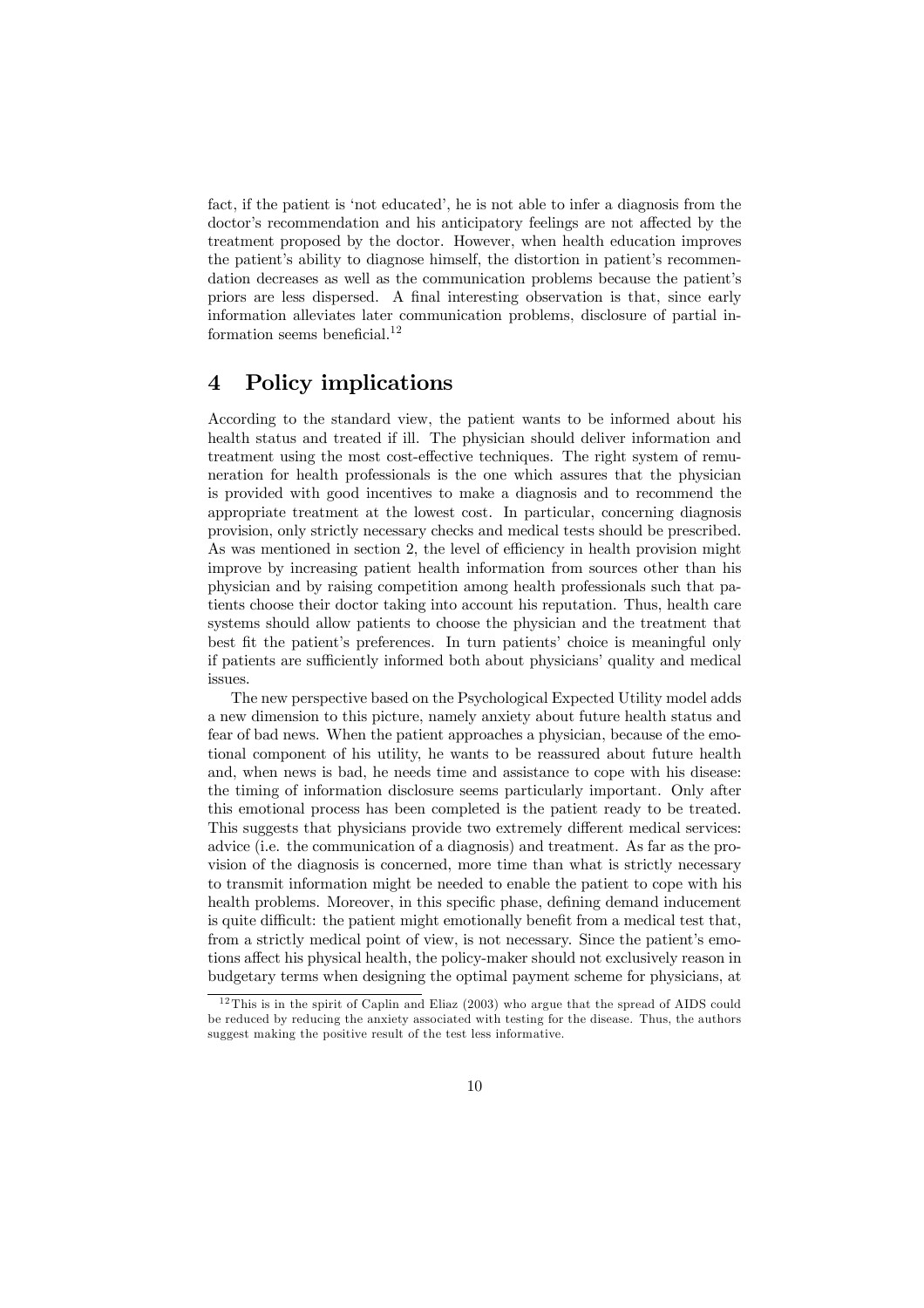least where advice provision is concerned. In other words, in the 'advice stage', when deciding the optimal amount of medical checks and tests, emotional benefits should be considered together with the standard physical benefits of care. Thus, an appropriate remuneration scheme should induce the doctor to make the highest effort in communication during the diagnosis provision (this implies that a second consultation, when 'emotionally' useful, should be encouraged).<sup>13</sup>

Finally, we saw that the role of the patient's own information and health education is crucial in patient-physician communication. Patient health information is certainly beneficial if obtained before the communication stage (when anxiety is still not an issue) and if it is accurate. This implies that the policymaker should increase his effort in information campaigns about health matters and that people should be guided in choosing the right high quality sources of information from the huge amount available on the Internet and in the other media.

The new developments in physician agency based on Psychological Expected Utility also enrich the debate onÿ informed consent, both for treatment and for randomised clinical trials. Informed consent means a patient's written consent to a surgical or medical procedure or other course of treatment, given after the physician has told the patient all of the potential benefits, risks and alternatives involved.

The traditional view is that the patient should be fully informed about the treatment offered, the alternatives and whether he is part of a randomised clinical trial (Doyal and Tobias 2001). The need for informed consent has even cast doubts on whether the results of clinical trials where the consent of the patient was not obtained should have been published (see the British Medical Journal of March 1998, entirely devoted to informed consent). The literature has long debated over whether special populations, such as children and the mentally ill, can really be considered to have given informed consent. The new developments in patient attitude towards health information add a new line of debate to this crucial matter. When dealing with an anxious patient, is the role of a benevolent physician to inform him completely or to pass on only the information that is relevant to make him comply with the therapy?

This is an open question to which there does not seem to be an easy answer, also because in many countries doctors are explicitly required to tell the truth: the legal duty of a doctor is to give information about medical interventions and especially about material risks. From a legal perspective, informed consent was defined as *requiring information that a reasonable patient would want*. The physician has to choose his best action by balancing several conflicting needs: encouraging the patient, disclosing information on his real condition and, last

 $13$  Notice that one country's cultural background surely affects the way patients' emotions are internalized by physicians. This could explain a part of the great variance in diagnostic tests and treatment prescriptions by physicians in the South and in the North of Europe. Physicians in Mediterranean countries provide, on average, more treatment for illness episode than their colleagues in the North of Europe. When it cannot be explained by differences in monetary incentives for physicians or remuneration schemes, such a behaviour could be motivated by heterogeneity in doctors' attention to patients' anxiety.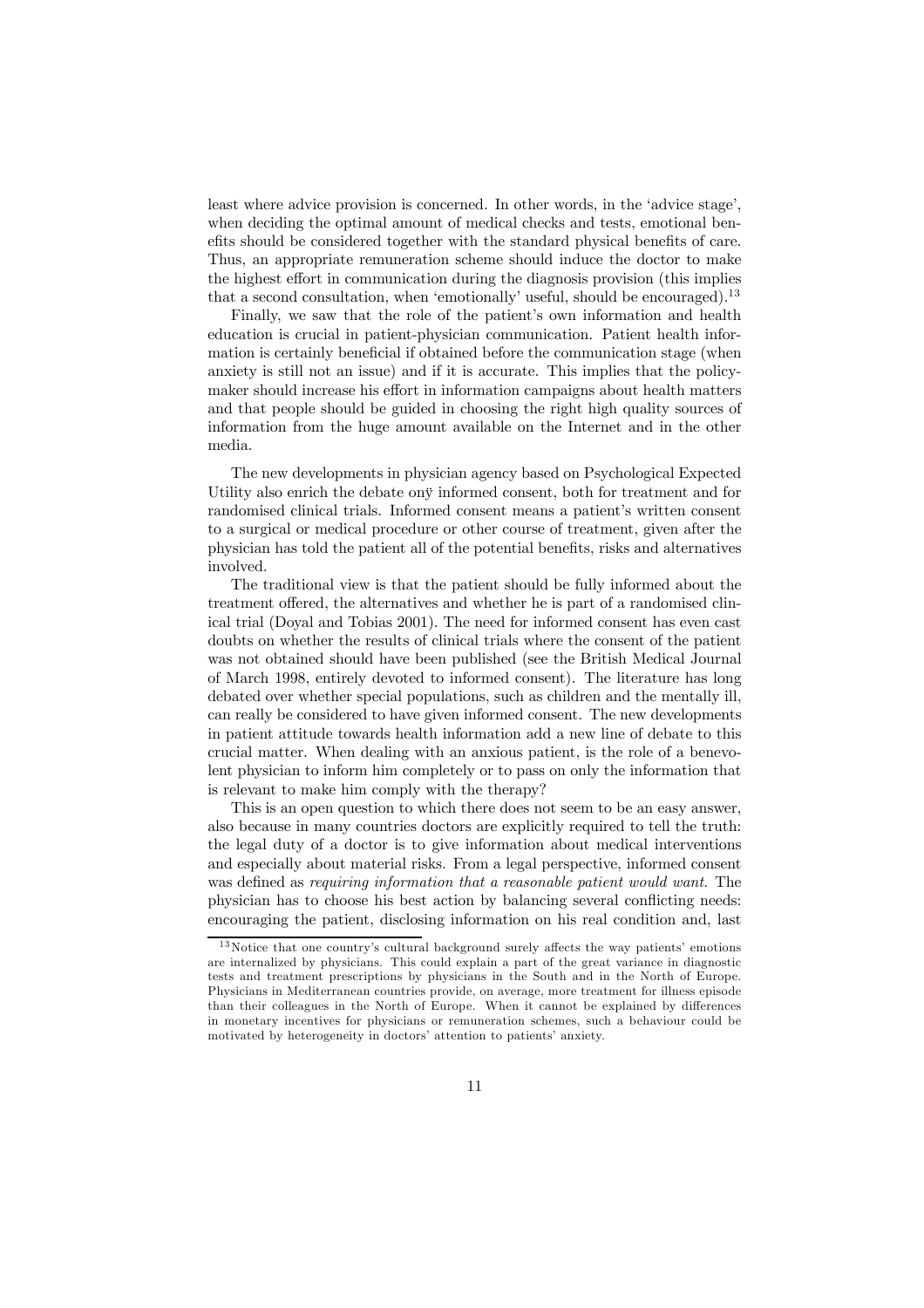but not least, avoiding future legal actions by unsatisfied patients. Unfortunately, in the end, the doctor's best choice might be to reveal to the patients all the available information for legal rather than medical reasons. Even if the practice of 'defensive medicine' has been widely analysed, it would be interesting to investigate its precise role in information disclosure to patients.<sup>14</sup> An interesting empirical result is weak evidence that liability practice induces physicians to spend more time per patient visit. This could imply that liability leads physicians to put more effort into communicating with patients (see Danzon 2000 and references contained). Thus, even if the practice of defensive medicine is not in the best interest of patients<sup>15</sup>, it could positively affect anxious patients in the communication stage with their physician.

## 5 Conclusions

The role of the patient in building health care demand has always been a very controversial point in the health economics literature. This results from the need to reconcile different aspects related to the patient's information on his health conditions and on treatment options. Health information makes the patient aware of his conditions and allows him to mitigate the physician's opportunistic behaviours. However, when the patient fears bad health outcomes, information produces anxiety and must be provided carefully. As the new literature based on emotional agency shows, strategic interaction between patient and physician makes communication difficult. Even a completely benevolent physician is not able to reveal information in a way which is not detrimental to 'late resolver' patients. Possible undesirable outcomes are too much information disclosure and the provision of inaccurate treatments. Health education can alleviate the communications problems, provided it is provided before the illness episode; in fact, when patient's priors about his health condition are less dispersed, the physician has less incentives to reassure patients through treatment recommendations that are not completely appropriate.

The next step in investigating communication issues in physician agency could be to reintroduce in the framework some personal interests of the doctor. Liability and the physician's financial interests would certainly make the setting more realistic. We expect a non-benevolent physician to be able to strategically use the patient's fears and anxiety to influence the patient's consumption of care even further.

# References

[1] Bardey and Lesur (2004), Régulation optimale du système de santé dans un contexte de demande induite et de risque moral ex post, mimeo.

<sup>&</sup>lt;sup>14</sup> Defensive medicine' was defined as the whole liability-induced changes in practice that would not be desired by an informed patient.

<sup>&</sup>lt;sup>15</sup>In fact, it not only raises the cost of health care on the whole, but it can limit access to quality care, and even cause physical harm (for example because of excessive imaging studies).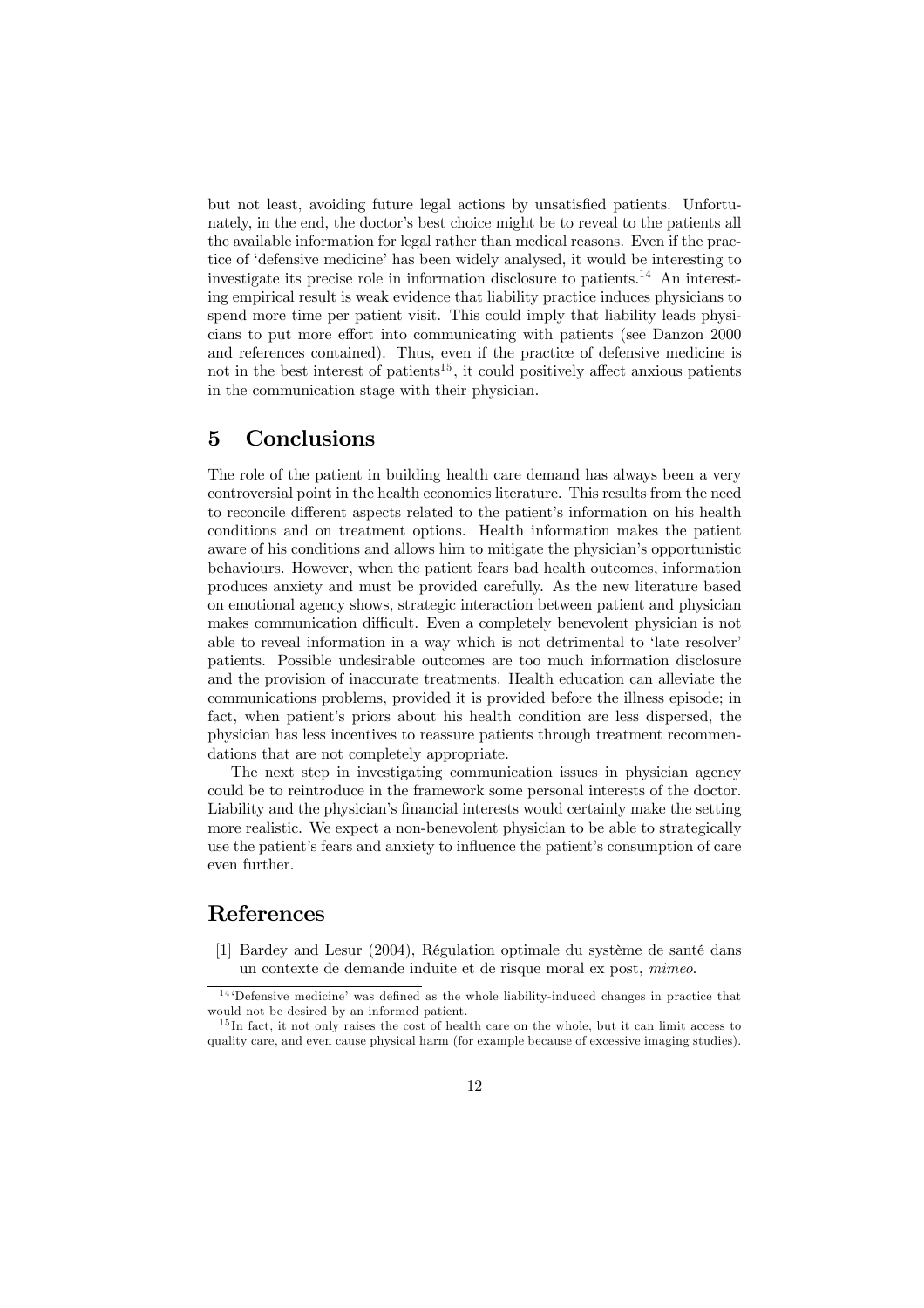- [2] Barigozzi, F. and R. Levaggi (2005) A Rationale for Searching (Imprecise) Health Information, mimeo.
- [3] Baum, A., Newman, S., Weinman, J., West, R. and mcManus, C. (eds.) (1997). Cambridge Handbook of Psychology, Health, and Medicine, Cambridge: Cambridge University Press.
- [4] Britten, N. (2004), Patients' expectations of consultations. Patients pressure may be stronger in the doctor's mind than in the patient's, BMJ, 328:416-7.
- [5] Calcott, P. (1999), Demand inducement as cheap talk, Health Economics 8, 721-733.
- [6] Caplin, A. and K. Eliaz (2003), AIDS and Psychology: A Mechanism-Design Approach, RAND Journal of Economics, 34 , 631-646.
- [7] Caplin, A. and J. Leahy (2001), Psychological Expected Utility Theory and Anticipatory Feelings, Quarterly Journal of Economics, 2001, 55-80.
- [8] Caplin, A. and J. Leahy (2004), The Supply of Information by a Concerned Expert, Economic Journal, 114 , 487-505.
- [9] Christakis, Nicholas (1999), Death Foretold: Prophecy and Prognosis in Medical Care. Chicago and London: The University of Chicago Press, second edition.
- [10] Evans, R. G. (1974) Supplier- induced demand: some empirical evidences» in Perlman, M. (ed.), The economics of Health and Medical Care, New York, John Wiley.
- [11] Danzon, P. (2000), Liability for Medical Malpractice, in Handbook of Health Economics Vol. 1, eds. J. Newhouse and A. Culyer. Elsevier.
- [12] DeJaegher, K, Jegers M., (2000), A Model of Physician Behaviour with Demand Inducement, Journal of Health Economics, 19:231-258.
- [13] DeJaegher, K, Jegers M., (2001), The Physician-Patient relationship as a game of strategic information transmission , Health Economics, 10:651-668.
- [14] Doyal, S. and J.S. Tobias (eds), (2001) Informed Consent in Medical Research, BMJ Books, London.
- [15] Dranove, D. (1988), Demand inducement an the physician-patient relationship, Economic Inquiry, vol.24, 282-298.
- [16] Farley, P.J. (1986) Theories of price and quantity of physician services, Journal of Health Economics, 315-333
- [17] Feldstein, M. (1970) The rising prices of physicians services, Review of Economics and Statistics, 52,121-133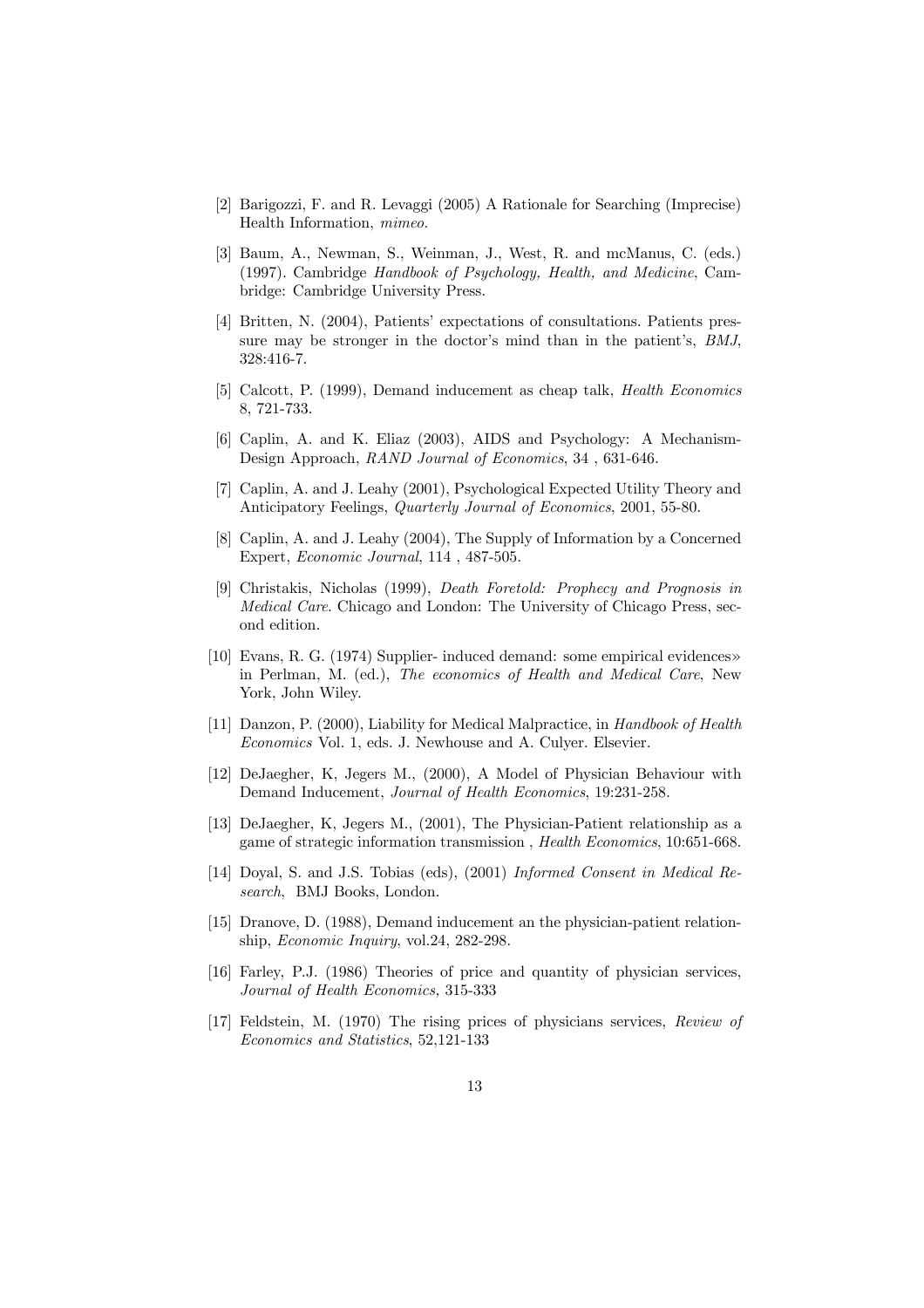- [18] Gafni A, C. Charles, T. Wheland (1998), The physician-patient encounter: the physician as a perfect agent for the patient versus the informed treatment decision, *Social Science and Medicine*, 47(3):347-54.
- [19] Gafni A, C. Charles, T. Wheland (1999), Decision making in the physicianpatient encounter: revisiting the shared treatment decision-making model, Social Science and Medicine, 49, 651-61.
- [20] Garcia Marinoso B. and I. Jelovac, (2003), GPs' payment contracts and their referral practice, Journal of Health Economics, 22, 617-635.
- [21] Geanakoplos, J., Pearce D. and Stacchetti E. (1989), Psychological game and sequential rationality, Games and Economics Behavior (1), 60-79.
- [22] Gravelle H., (1999), Capitation Contracts: Access and Quality, Journal of Health Economics, 18(3), 315-340.
- [23] HSC Household Survey (2001), available at web site of the Center for Studying Health System Change: www.hschange.org
- [24] Jelovac I., (2001), Physicians' Payment Contracts, Treatment Decisions and Diagnosis Accuracy, Health Economics 10 (1), 9-25.
- [25] Kozsegi, B. (2003) Health Anxiety and Patient Behavior, Journal of Health Economics, 22 , 1073-1084.
- [26] Kozsegi, B. (2004) Emotional Agency: the case of the doctor-patient relationship, mimeo, http://emlab.berkeley.edu/users/botond/doctors.pdf.
- [27] Kozsegi, B. (2005) Emotional Agency, Quarterly Journal of Economics, forthcoming.
- [28] Levaggi, R. and L. Rochaix (2003) Optimal Payment Schemes for Physicians, Portuguese Economic Review, 2: 87-107.
- [29] Ma A., and McGuire, T.,(1997), Optimal Health Insurance and Provider Payment, The American Economic Review 87 (4), 685-704.
- [30] Malcomson J., (2004) Health Service Gatekeepers, Rand Journal of Economics, 35(2) 401-21
- [31] McGuire, T., (2000) Physician Agency, Handbook of Health Economics, volume 1, chapter 9, A.J. Culyer and P.J. Newhouse (eds.), Elsevier Science, 461-536.
- [32] Mooney, G. and Ryan, M. (1993) Agency in Health Care: Getting beyond First Principles, Journal of Health Economics, 12 (2), pp. 125-35
- [33] Musgrave, R. A. (1959). The Theory of Public Finance. New York: McGraw-Hill.